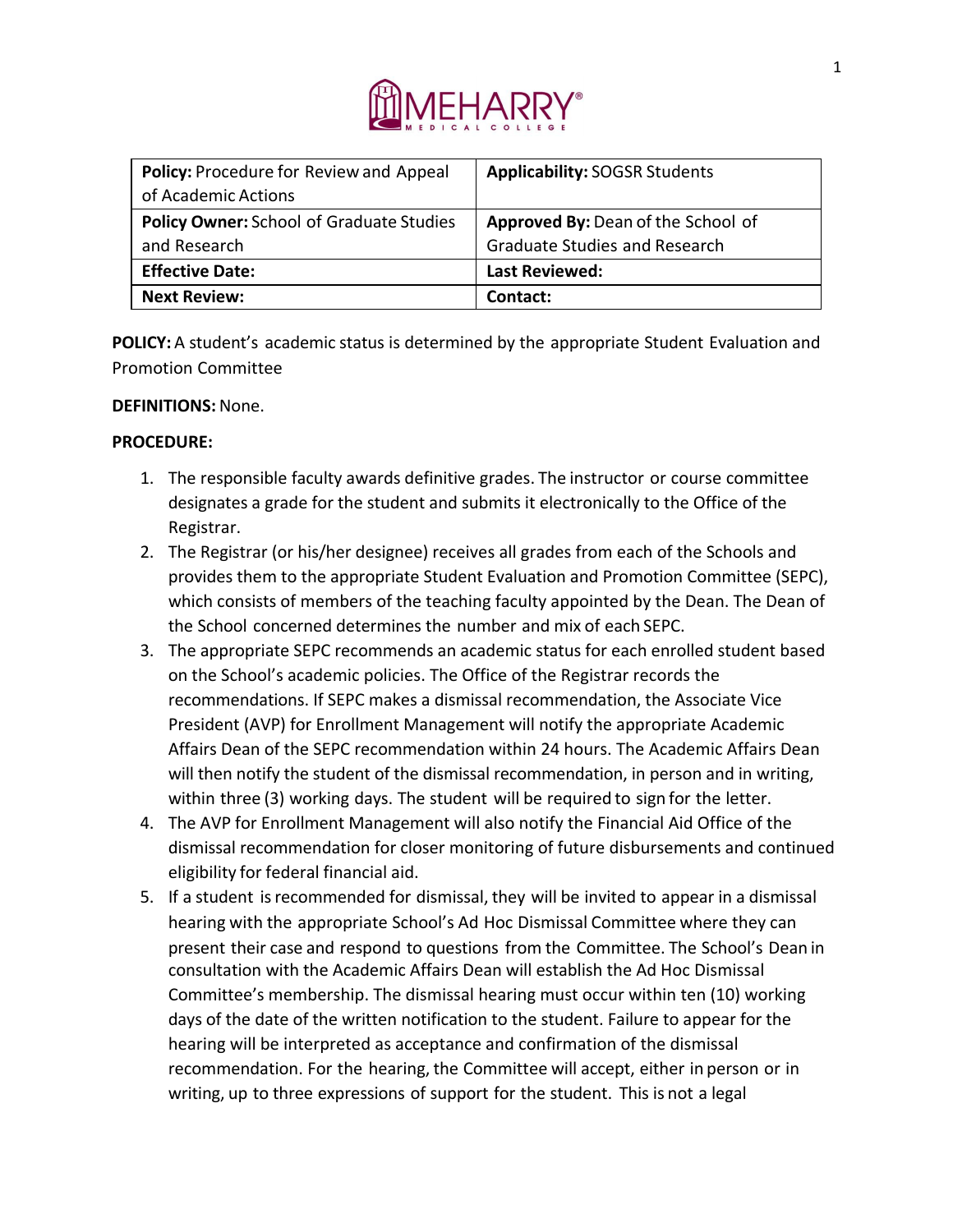

| Policy: Procedure for Review and Appeal<br>of Academic Actions  | <b>Applicability: SOGSR Students</b>                                       |
|-----------------------------------------------------------------|----------------------------------------------------------------------------|
| <b>Policy Owner: School of Graduate Studies</b><br>and Research | Approved By: Dean of the School of<br><b>Graduate Studies and Research</b> |
| <b>Effective Date:</b>                                          | <b>Last Reviewed:</b>                                                      |
| <b>Next Review:</b>                                             | Contact:                                                                   |

proceeding. Therefore, representation by legal counsel is not permitted. The Committee will then deliberate and make a decision. The Dean can decide to dismiss or allow a student to return detailing specific curricular and/or behavioral requirements and stipulations. The Dean's decision will be communicated by phone within twenty-four (24) hours, with the student required to pick-up and sign for the written decision letter within three (3) calendar days.

- 6. If a student is dismissed, they may appeal the dismissal decision to the Dean of their respective School. However, the basis for the appeal must be a compelling reason such as 1) bias or 2) failure to follow due process on the part of the SEPC or Ad Hoc Dismissal Committee. A student must notify the Dean's Office within five (5) calendar days of the date of the dismissal notification letter if they wish to appeal. The Dean will hear the appeal based on the claim of compelling reasons, bias or failure to follow due process within ten (10) calendar days. The Dean will not rehear the case itself, but will evaluate the merit of the appeal claim. The Dean can either uphold or overturn the dismissal decision. The Dean will inform the Executive Vice President/Provost and General Counsel of their final decision before it is communicated to the student. All decisions at the Dean's level are final and must be communicated to the student, appropriate School Academic and/or Student Affairs Dean, Office of the Registrar, Treasurer's Office, and Financial Aid within five (5) calendar days.
- 7. A student will continue to be enrolled, or eligible to be enrolled, throughout the dismissal hearing and appeals process until all appeal rights have been exhausted. Financial Aid and Training Grant Directors (such as T32 training grants in graduate school) will closely monitor the potential financial impact on the student to ensure their needs are met and reserves the right to establish a special disbursement schedule for living expenses. Financial Aid and Training Grant Directors will also protect the College's interests and compliance with federal regulations to ensure that if the dismissal recommendation is upheld, the student will not have been over- awarded financial aid. 8. If the dismissal recommendation is upheld, the effective date of the dismissal will be the hearing or final appeal date, whichever is later, and the College's refund policies would apply as of that date Failure to comply with these requirements shall waive and terminate any further rights the student may have under this procedure.